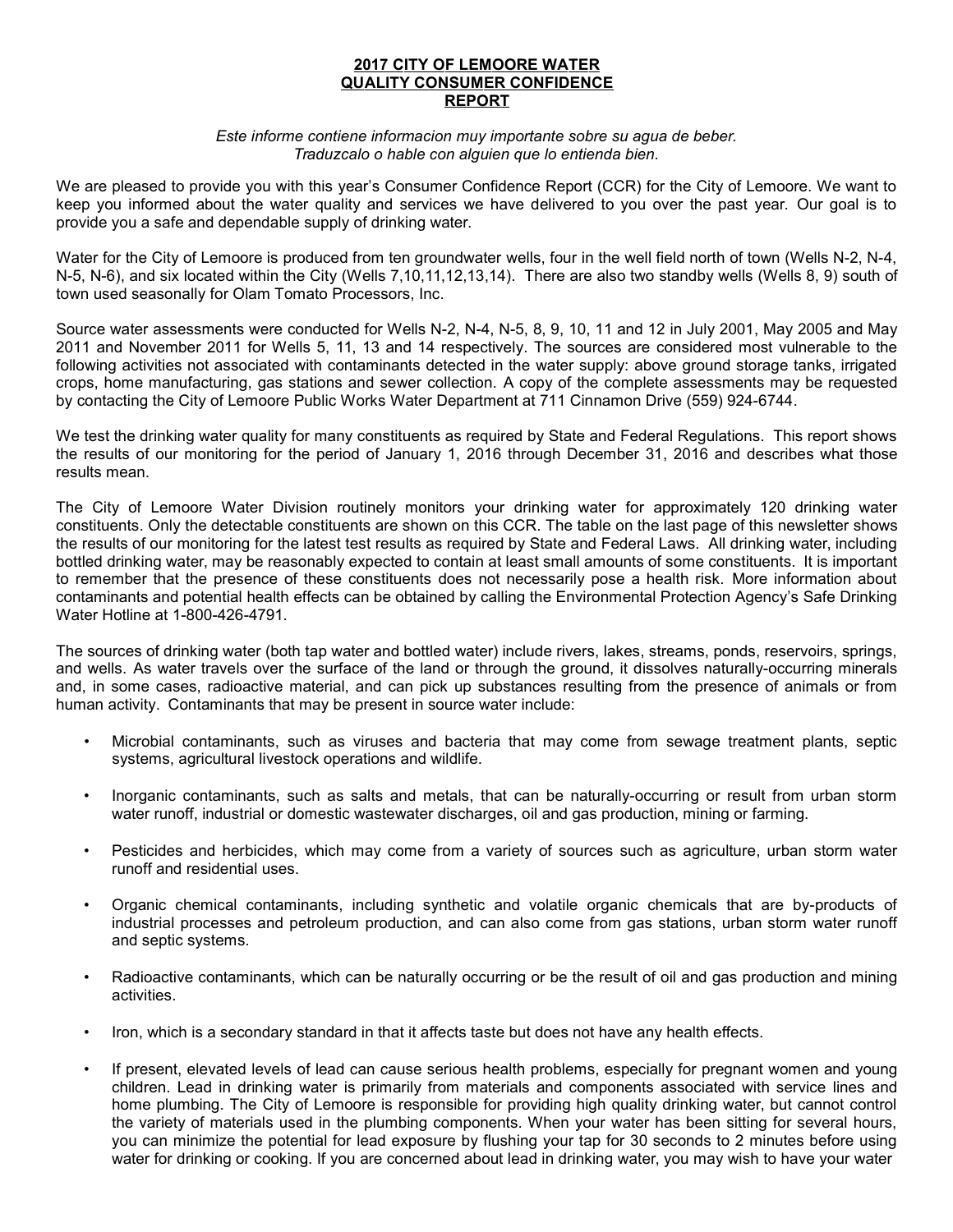tested. Information on lead in drinking water, testing methods, and steps you can take to minimize exposure is available from the safe drinking water hotline or at http://www.epa.gov/safewater/lead.

In order to ensure that tap water is safe to drink, USEPA and the California Department of Public Health prescribe regulations that limit the amount of certain contaminants in water provided by public water systems. Department regulations also establish limits for contaminants in bottled water that must provide the same protection for public health.

Our water system recently failed a drinking water monitoring requirement. Although **this is not an emergency**, as our customers, you have a right to know what happened, what you should do and what we are doing to correct this situation.

We routinely monitor for the presence of drinking water contaminants As of Oct. 1, 2013 the Stage 2 Rule went into effect, in which compliance is based on a locational running annual average (LRAA), calculated individually for each sample site.

#### **What should I do?**

#### **You do not need to use an alternative (e.g., bottled) water supply.**

This is not an immediate risk. If it had been, you would have been notified immediately. However, some people who drink water containing trihalomethanes in excess of the MCL over many years may experience liver, kidney, or central nervous system problems, and may have an increased risk of getting cancer. If you have other health issues concerning the consumption of this water, you may wish to consult your doctor.

### **What** was  **don e?**

The TTHM monitoring has shown that our water system's locational running annual average exceeded the TTHM MCL level of 80 ug/L at four sample sites with annual running averages ranging from 115.8 ug/L to 141 ug/L for 2016. The City has undertaken some operational changes to try to reduce the TTHM`s. As the test results come in we will be making the determinations to make a recommendation for changes to the system to correct the TTHM's levels. The City is working to be in compliance as soon as a plan is devised and improvements to our system infrastructure are complete.

The following table is being provided to you in cooperation with the State Department of Public Health. It shows the results of tests on Lemoore's water quality and compares them with established State Standards.

# How to Read the

## **Table**

Our water is tested to ensure that it is safe and healthy. The column marked "*COL (City of Lemoore) Level Detected*" shows the average test results for the latest test performed for each contaminant. Sources of likely contaminant show where this substance usually originates. "*Year Tested*" is the latest test results available as some of the testing is done on three-year and five-year rotations.

We are proud that our drinking water meets or exceeds all Federal and State Requirements. We have learned through our monitoring and testing that some constituents have been detected. The EPA has determined that your water IS SAFE at these levels.

**Additional Contaminants Monitored**: Data reported in this table only includes regulated contaminants for which we have measurable levels from test results. We routinely perform additional monitoring of other contaminants that could pose health concerns. We have not had any detectable levels of any of those contaminants.

**Unregulated Contaminants**: The City of Lemoore is not required to and did not test for Cryptosporidium. This water contaminant is not found in groundwater sources, which is where the City of Lemoore pumps 100% of its water from.

Some people may be more vulnerable to contaminants in drinking water than the general population. Immunocompromised persons such as persons with cancer undergoing chemotherapy, persons who have undergone organ transplants, people with HIV/AIDS or other immune system disorders, some elderly, and infants can be particularly at risk from infections. These people should seek advice about drinking water from their health providers. USEPA/Centers for Disease Control (CDC) guidelines on appropriate means to lessen the risk of infection by Cryptosporidium and other microbial contaminants are available from the Safe Drinking Water Hotline (1-800-426-4791).